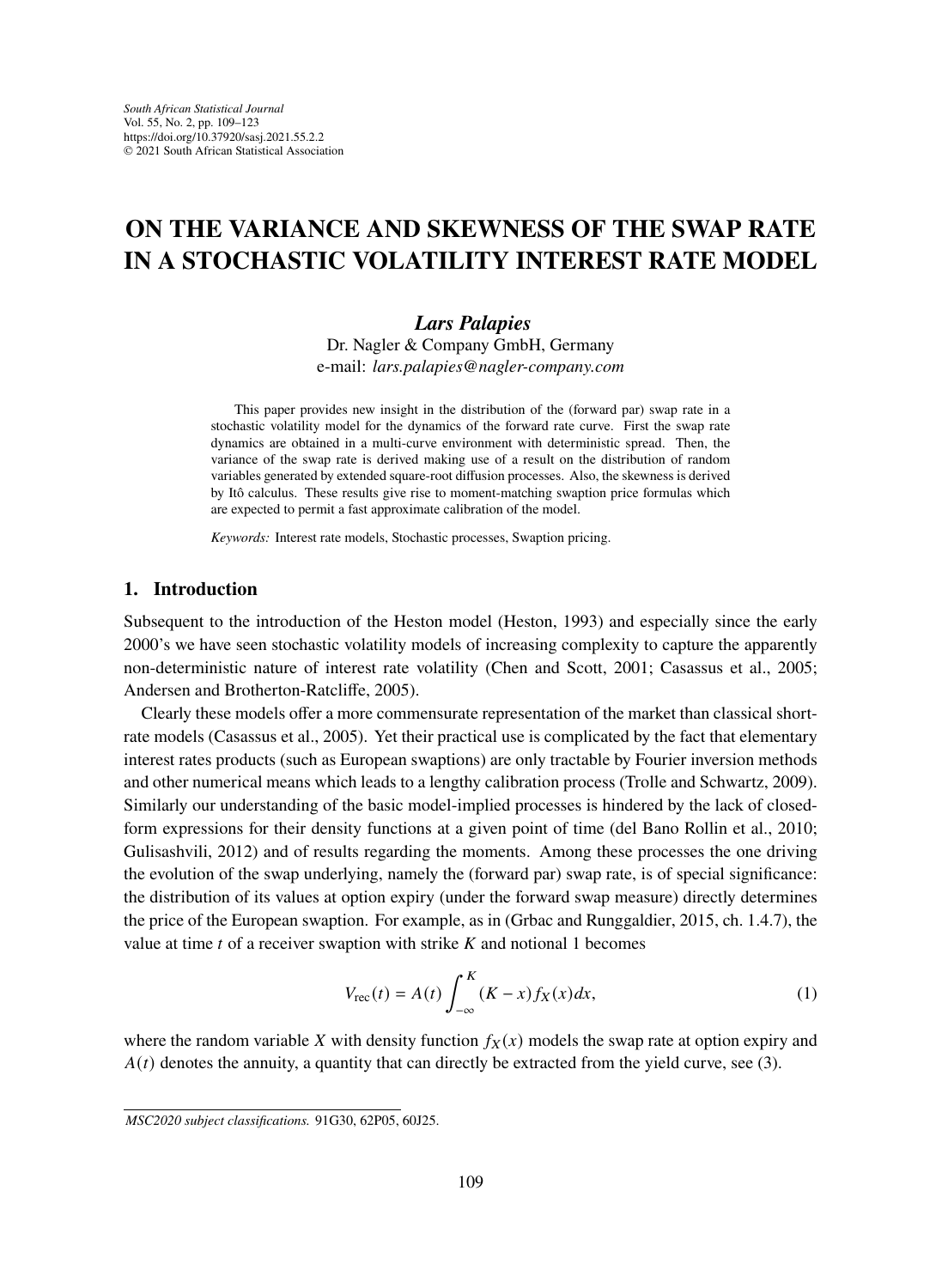The purpose of this paper is to derive the variance and skewness of the distribution of swap rates in a concrete stochastic volatility interest rate model framework under so-called martingale-freezing (Brigo and Mercurio, 2006, ch. 6.15). These theoretical results give rise to approximative formulas for the swaption price by replacing the unknown  $f_X(x)$  in (1) with a candidate density function  $f_X(x)$ that matches (at least) the first 3 moments. Such expressions have been used to roughly calibrate the model to the market within seconds on a standard computer, in contrast to the computational effort required for pricing and calibrating with the usual numerical techniques (see appendix). Hence the proposed method is deemed to be of practical relevance as a tool for validation purposes or by providing a starting value for the actual calibration algorithm.

Before we set up the stochastic interest rate model framework, consider that in a standard interest rate swap a predetermined fixed rate is exchanged against a risky rate, whereas the rate implicit in the discount factors is assumed to be a, basically riskfree, Overnight Index Swap (OIS) rate, as usually prescribed in the Credit Support Annexes (CSAs) of secured transactions. Indeed, the OIS rate arises as the natural rate for discounting by being the accrual rate paid on posted cash collateral (Grbac and Runggaldier, 2015, ch. 1.3.1). The term "risky rate" in turn denotes any interest rate that reflects a certain degree of credit or liquidity risk, depending on the tenor, such as the LIBOR, EURIBOR or JIBAR (Grbac and Runggaldier, 2015, ch. 1.2.1). To model the combined dynamics of the risky rate and the OIS rate curve we set up a stochastic model for the latter and presume a time-dependent but deterministic spread between the two curves (see Section 2), as in Henrard (2009).

To define the model, note that given a curve of discount factors  $T \mapsto P(t,T)$ , where  $T \geq$  $t$ , expressing the respective value at  $t$  of the future payment of 1 unit at  $T$ , the instantaneous continuously compounded forward rate at T observed at t is defined as  $f(t,T) := -\frac{\partial}{\partial T} \log(P(t,T))$ , such that  $P(t, T) = \exp(-\int_t^T f(t, s) ds)$ . Thereby the forward rates are the appropriate discount rates applicable to outstanding cashflows implied by the market's view on their values today.

With this in mind, we assume that the dynamics of the OIS forward rates  $T \mapsto f(t,T)$ , where  $T \geq t$ , and their volatility process  $v_t$  are driven by the model introduced in Trolle and Schwartz  $(2009)^{1}$ :

$$
df(t,T) = \mu_f(t,T)dt + \sigma_f(t,T)\sqrt{\nu_t}dW_t,
$$
  
\n
$$
dv_t = \kappa(\theta - \nu_t) dt + \sigma \sqrt{\nu_t} \left(\rho dW_t + \sqrt{1 - \rho^2}dZ_t\right),
$$
\n(2)

where  $W_t$  and  $Z_t$  are two independent Brownian motions under the risk-neutral measure. It is postulated that the diffusion term satisfies

$$
\sigma_f(t,T) = (\alpha_0 + \alpha_1(T-t)) e^{-\gamma(T-t)}
$$

and, to assure the absence of arbitrage (Heath et al., 1992), we set<sup>2</sup>

$$
\mu_f(t,T) = v_t \sigma_f(t,T) \int_t^T \sigma_f(t,u) du.
$$

<sup>&</sup>lt;sup>1</sup> Trolle and Schwartz (2009) and Trolle (2009) propose different ways to generalize this model from the one-dimensional setup, in their nomenclature  $N = 1$ , to arbitrary dimensions. To simplify matters and improve readability the whole discussion will assume  $N = 1$ , noting that Theorems 1 and 2 extend to  $N > 1$  since the dimensions can in any case be treated separately. <sup>2</sup>The expression for  $\mu_f(t, T)$  is further spelled out in Trolle and Schwartz (2009, eq. (57)).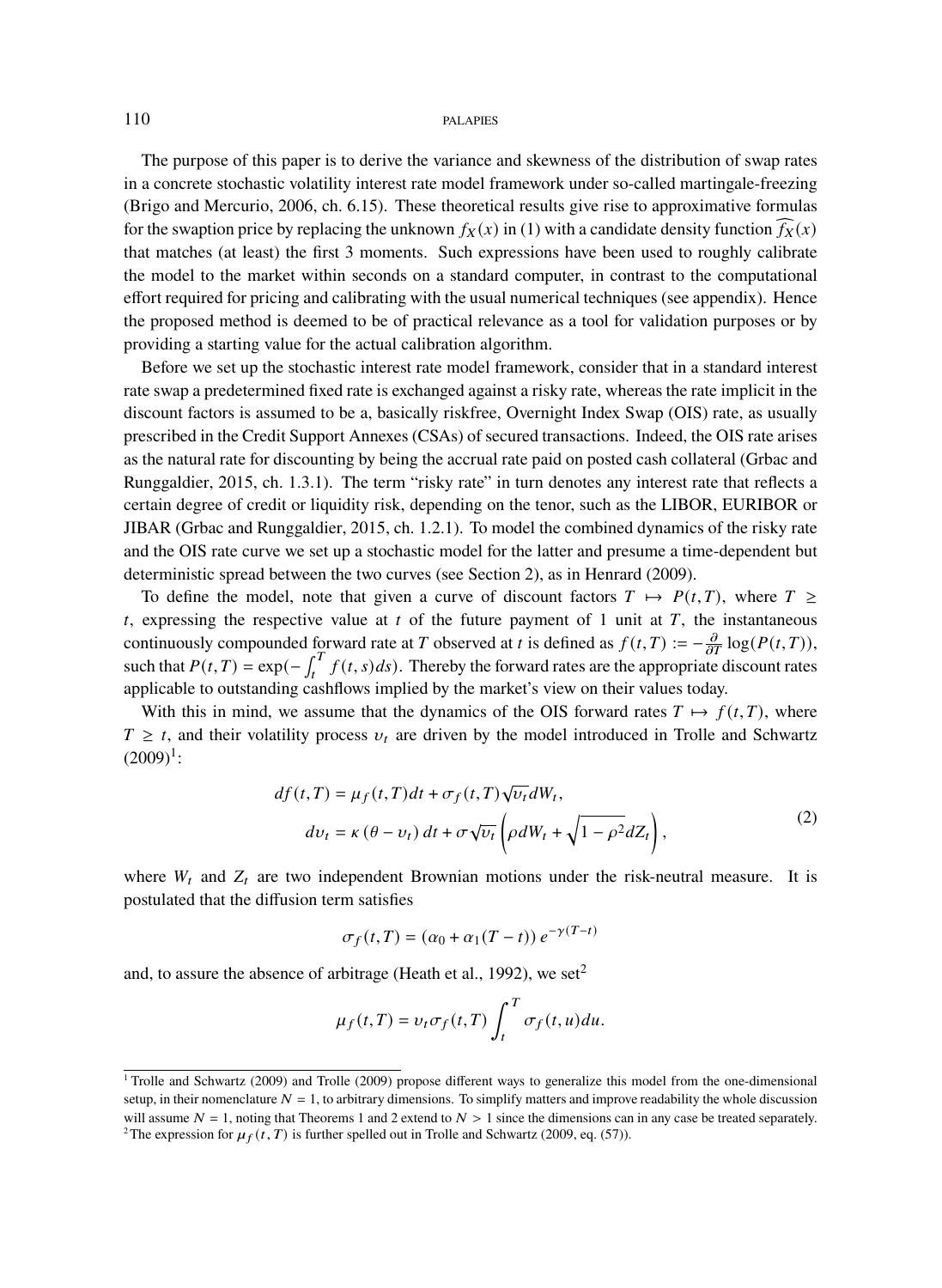Thereby the model is determined by an 8-tuple of model parameters  $(\alpha_0, \alpha_1, \gamma, \kappa, \theta, \sigma, \rho, \nu_0)$  which can be calibrated from swaption prices observed in the market<sup>3</sup>. For the CIR process we assume that  $\kappa, \theta \ge 0$ ,  $\sigma > 0$  as well as  $\nu_0 > 0$ . As in Trolle and Schwartz (2009), our derivations are valid for any real  $\alpha_0$  and non-zero real  $\alpha_1, \gamma$ . For the correlation parameter we assume  $\rho \in [-1, 1]$ .

This volatility structure produces the empirically detected "humped" shape of forward rate volatility curves, initially rising and then falling monotonously along the bond maturity spectrum, (Ritchken and Chuang, 2000). Also, it is known that this framework guarantees the interest rate dynamics to be Markovian in augmented state space (Ritchken and Sankarasubramaniam, 1995). The model encompasses some classical short-rate models such as the Hull-White model and the Ho-Lee model as special cases. Also, if  $v_t = v_0$  for all t, it specialises to the Mercurio and Moraleda model (Mercurio and Moraleda, 2000). Finally, the Trolle-Schwartz model fits in the general discussion of stochastic volatility models (compare e.g. Casassus et al., 2005).

The paper is organized as follows: In Section 2 we first formalize the construction of the interest rate swap starting from the mere observation of the OIS and risky rate curves in the market. Then we derive the corresponding stochastic dynamics of the swap rate. In Section 3 we use this result to arrive at the variance and skewness of the swap rate distribution. Section 4 concludes with possible applications and gives an outlook for further research.

## **2. The swap rate dynamics**

In this section we will first explicate how we model an interest rate swap within our interest rate framework. Then we will provide the resulting dynamics of the swap rate in terms of stochastic differential equations (see Lemma 1). This result will be exploited in the next section in order to derive the variance and skewness of its distribution at the expiry of an option on this swap. The main technical tool in this section is Itô's formula which is presented in most introductory textbooks on stochastic analysis; see e.g. Karatzas and Shreve (1991, Theorem 3.3).

The starting point of this deduction is the OIS rate discount factor curve,  $T \mapsto P(t, T)$ , where  $T \geq t$ , seen from today:  $t = 0$ . Likewise we require the risky rate discount factor curve for a given tenor  $x$ , which corresponds to the duration of the interest rate period of the floating side of a swap (e.g. 6 months),  $T \mapsto P^x(t,T)$ ,  $T \ge t$ , at  $t = 0$ . Both of them may have been constructed from the market prices of interest rate products (e.g. futures, forward rate agreements, swaps), a daily exercise in a bank (Henrard, 2009, ch. 3).

Recall that we intend to model the evolution of the OIS discount factors  $P(t, T)$  by assuming a Trolle-Schwartz model for the forward rates  $f(t, T) = -\frac{\partial}{\partial T} \log(P(t, T))$ , see (2), and for the resulting dynamics of  $P(t, T)$ , see Trolle and Schwartz (2009, eq. (20)). To establish the connection between the two curves we define the product of discount factor ratios

$$
\beta_t^x(S,T) := \frac{P^x(t,S)}{P^x(t,T)} \frac{P(t,T)}{P(t,S)},
$$

where  $0 \le t \le S \le T$ . As in Henrard (2009, hypothesis S0) we assume that, given S and T,  $\beta_t^x(S,T) = \beta_0^x(S,T)$  for all t, i.e. the term is constant through time. It follows that for every future

<sup>&</sup>lt;sup>3</sup>Note that among  $(\alpha_0, \alpha_1, \theta, \sigma, \nu_0)$  one parameter can be chosen at will (which corresponds to rescaling  $\nu_t$  by a constant positive factor), i.e. there are in fact 7 degrees of freedom instead of 8.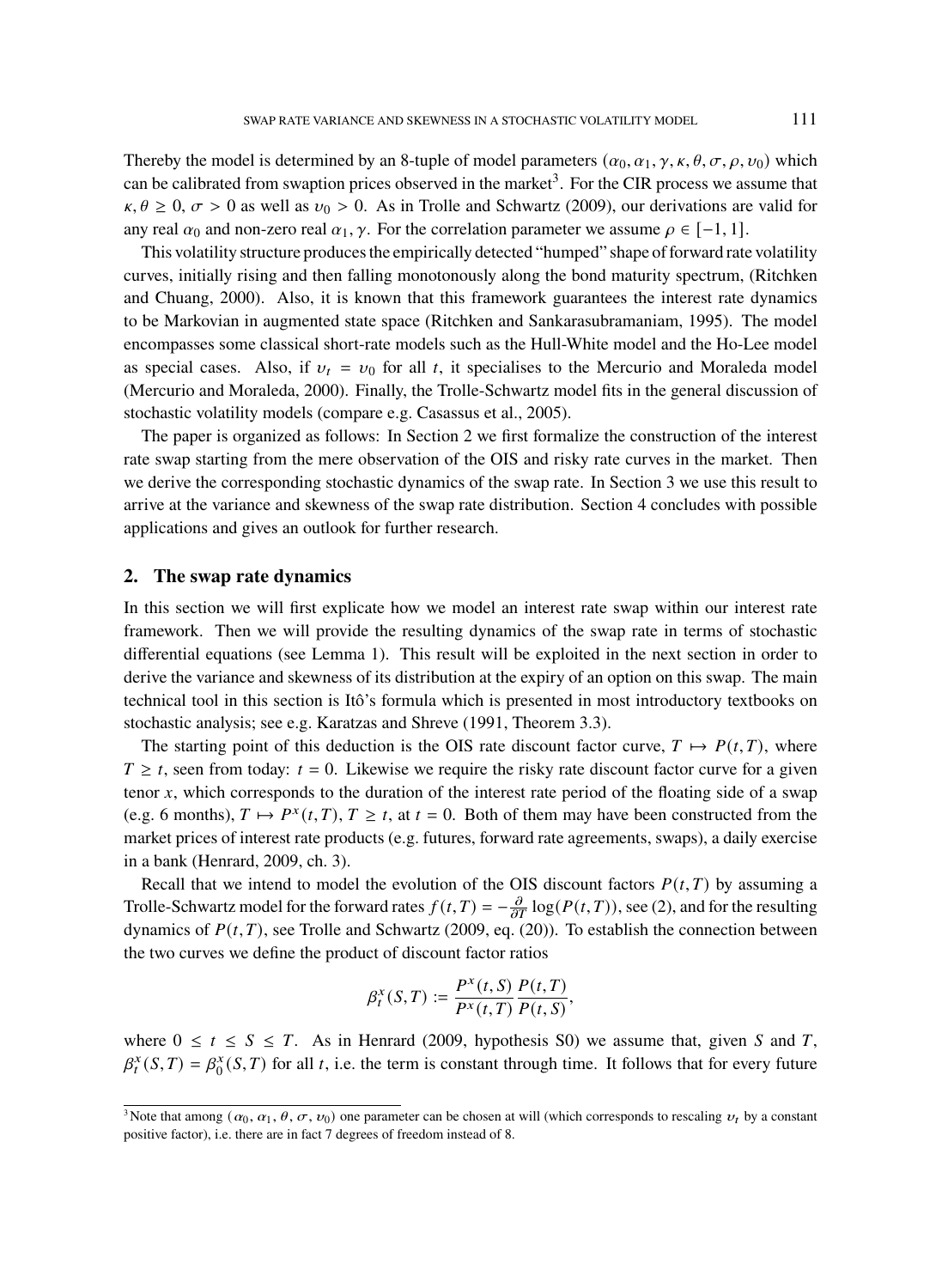$t \ge 0$  the spread curve  $T \mapsto \lambda^x(t,T)$ , where  $T \ge t$ , defined by  $P^x(t,T) = P(t,T)e^{-\lambda^x(t,T)(T-t)}$ , is already determined at  $t = 0.4$ 

Let us now move on to the derivation of the swap rate dynamics according to this setup: In a standard interest rate swap a preset fixed rate is exchanged against a floating rate, determined at the start of each period and paid at the end. The (forward par) swap rate is then defined to be the appropriate fixed rate such that the value of the swap equals 0.

Historically (before the financial crisis of 2007–08), both the discount factors and the floating rate were derived from the same curve (Grbac and Runggaldier, 2015, ch. 1). Say, for a swap running from  $T_m$  to  $T_n$ , with variable coupons of size  $[P(T_j, T_{j+1})]^{-1} - 1$ ,  $j = m, \ldots, n-1$ , fixed at  $T_j$  and paid at  $T_{j+1}$  (the end of the period), as well as  $\tau_j := T_{j+1} - T_j$ , the single-curve swap rate observed at  $t \leq T_m$  becomes<sup>5</sup>

$$
S_t(T_m,T_n) = \frac{\sum_{j=m}^{n-1} \tau_j P(t,T_{j+1}) L(t,T_j,T_{j+1})}{A(t)} = \frac{P(t,T_m) - P(t,T_n)}{A(t)},
$$

where  $L(t, T_j, T_{j+1}) := \tau_j^{-1} [P(t, T_j)/P(t, T_{j+1}) - 1]$  is the discretely compounded forward rate for the time interval  $[T_j, T_{j+1}]$  and

$$
A(t) := \sum_{j=m}^{n-1} \tau_j P(t, T_{j+1})
$$
\n(3)

denotes the annuity; see also Brigo and Mercurio (2006, ch. 1.5).

In our multi-curve setup the risk-free forward rate  $L(t, T_j, T_{j+1})$  is replaced by

$$
L^{x}(t, T_{j}, T_{j+1}) := \frac{1}{\tau_{j}} \left( \frac{P^{x}(t, T_{j})}{P^{x}(t, T_{j+1})} - 1 \right) = \frac{1}{\tau_{j}} \left( \frac{P(t, T_{j})}{P(t, T_{j+1})} \beta_{j}^{x} - 1 \right),
$$

with  $\beta_j^x := \beta_t^x(T_j, T_{j+1})$ , which by assumption does in fact not depend on t. The swap rate for a swap against variable coupons of size  $[P^x(T_j, T_{j+1})]^{-1} - 1$  with equal payment schedule as above becomes

$$
S_t^x(T_m, T_n) = \frac{\sum_{j=m}^{n-1} \tau_j P(t, T_{j+1}) L^x(t, T_j, T_{j+1})}{A(t)}.
$$
\n(4)

To disentangle the payoff and discounting components of the swaption price it is convenient to consider the stochastic model under the forward swap measure  $\mathbb{P}_0^{m,n}$  $_{0}^{m,n}$  (Privault, 2014, ch. 12), which is defined by its Radon-Nikodym derivative relative to the risk-neutral measure  $\mathbb{P}^*$ :

$$
\frac{d\mathbb{P}_0^{m,n}}{d\mathbb{P}^*}=e^{-\int_0^{T_m}r_s ds}\frac{A(T_m)}{A(0)},
$$

<sup>4</sup>Indeed, taking  $S = t$  we get  $\beta_t^X(t,T) = P(t,T)/P^X(t,T) = e^{\lambda^X(t,T)(T-t)}$ . By assumption this equals

$$
\beta_0^x(t,T) = \frac{P^x(0,t)}{P^x(0,T)} \frac{P(0,T)}{P(0,t)} = \frac{e^{-\lambda^x(0,t)t}}{e^{-\lambda^x(0,T) T}}.
$$

After rearraging we obtain  $\lambda^x(t,T) = [\lambda^x(0,T)T - \lambda^x(0,t)t]/(T-t)$ , which can be observed today.

<sup>&</sup>lt;sup>5</sup> $S_t(T_m, T_n)$  is simply the solution for the fixed rate K in  $A(t)K = \sum_{j=m}^{n-1} \tau_j P(t, T_{j+1}) L(t, T_j, T_{j+1})$ , where the values of the two opposing legs are set equal for a swap value of 0.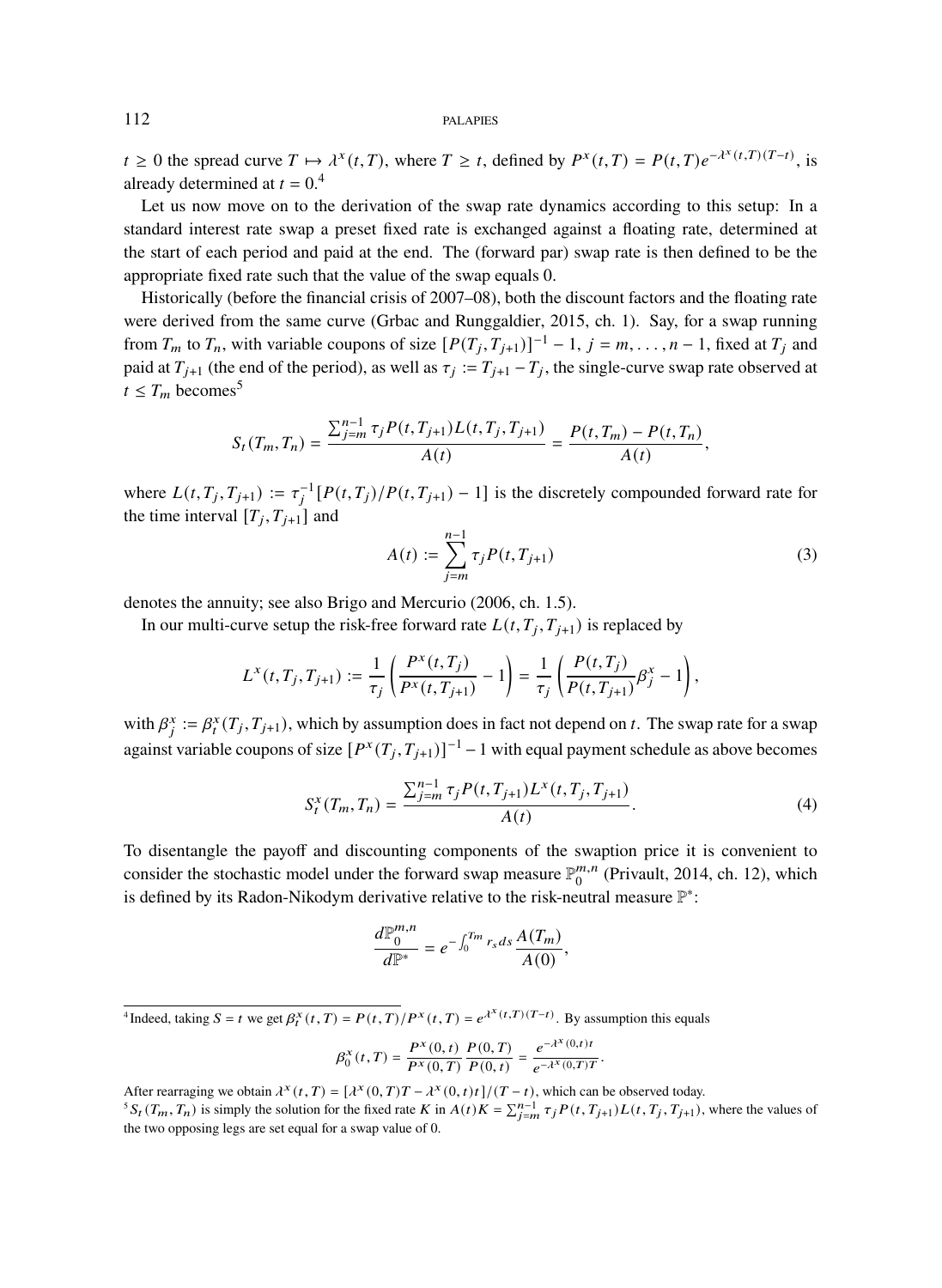with the short-rate process  $r_s := f(s, s)$ .<sup>6</sup>

In the next lemma we write the dynamics of  $S_t^x(T_m, T_n)$  as a stochastic differential equation driven by a Brownian motion under this changed measure.

**Lemma 1.** Denote by  $S_t^x(T_m, T_n)$  the swap rate of a swap against the risky rate, running from  $T_m$  to  $T_n$ , with floating payments fixed at  $T_j$  and paid at  $T_{j+1} = T_j + \tau_j$ ,  $j = m, ..., n-1$ , as before.

*For*  $\tau \geq 0$ , let  $B_x(\tau) = \alpha_1 \gamma^{-1} [(\gamma^{-1} + \alpha_0 \alpha_1^{-1})(e^{-\gamma \tau} - 1) + \tau e^{-\gamma \tau}]$ . Then  $S_t^x(T_m, T_n)$  evolves *according to*

$$
dS_t^x(T_m, T_n) = \sum_{j=m}^n \zeta_j^x(t) B_x(T_j - t) \sqrt{\nu_t} dW_t^{m,n}, \qquad (5)
$$

where  $W_t^{m,n}$  denotes a Brownian motion under the forward swap measure and

$$
\zeta_m^x(t) = \frac{P(t, T_m)}{A(t)} \beta_m^x,
$$
  
\n
$$
\zeta_j^x(t) = \frac{P(t, T_j)}{A(t)} \left( \beta_j^x - 1 - \tau_{j-1} S_i^x(T_m, T_n) \right), \quad j = m + 1, ..., n - 1,
$$
  
\n
$$
\zeta_n^x(t) = -(1 + \tau_{n-1} S_i^x(T_m, T_n)) \frac{P(t, T_n)}{A(t)}.
$$

*Proof.* By Itô's formula we can write

$$
dS_t^x(T_m, T_n) = \sum_{j=m}^{n-1} \frac{\partial S_t^x(T_m, T_n)}{\partial L(t, T_j, T_{j+1})} dL(t, T_j, T_{j+1}) + (\dots) dt,\tag{6}
$$

i.e. up to additional drift terms. Observe that there are no other random variables involved, such that the Brownian motion part of the differential, contained in the  $dL(t, T_j, T_{j+1})$ , is complete. Furthermore,  $A(t)S_t^x(T_m, T_n)$ , equating to a swap with a fixed rate of 0, is a tradable product, such that  $S_t^x(T_m, T_n)$  is a martingale under the forward swap measure (Privault, 2014, ch. 12.4), and hence we already know that the overall drift term of  $dS_t^x(T_m, T_n)$  will vanish. Straightforward differentiation of the sum of products

$$
\frac{\partial S_t^x(T_m, T_n)}{\partial L(t, T_j, T_{j+1})} = \frac{\partial}{\partial L(t, T_j, T_{j+1})} \left\{ \sum_{k=m}^{n-1} \frac{\tau_k P(t, T_{k+1})}{A(t)} L^x(t, T_k, T_{k+1}) \right\}
$$

 $6$ With regards to the risk-neutral measure the price of, for example, a receiver swaption with strike  $K$  and notional 1 becomes  $V_{rec}(t) = E^* [\exp(-\int_t^{T_m} r_s ds) (\sum_{j=m}^{n-1} P(T_m, T_{j+1})(K - L^x(T_m, T_j, T_{j+1}))^+] \mathcal{F}_t]$ , where the  $\sigma$ -algebra  $\mathcal{F}_t$  contains the information available at t. After a change of numéraire we can rewrite this as an expected value un swap measure,  $V_{rec}(t) = A(t) E_0^{m,n} [(K - S_{T_m}^x(T_m, T_n))^+ | \mathcal{F}_t]$ , as in Privault (2014, ch. 12), which is simply (1) with  $X = S_{T_m}^x(T_m, T_n) | \mathcal{F}_t.$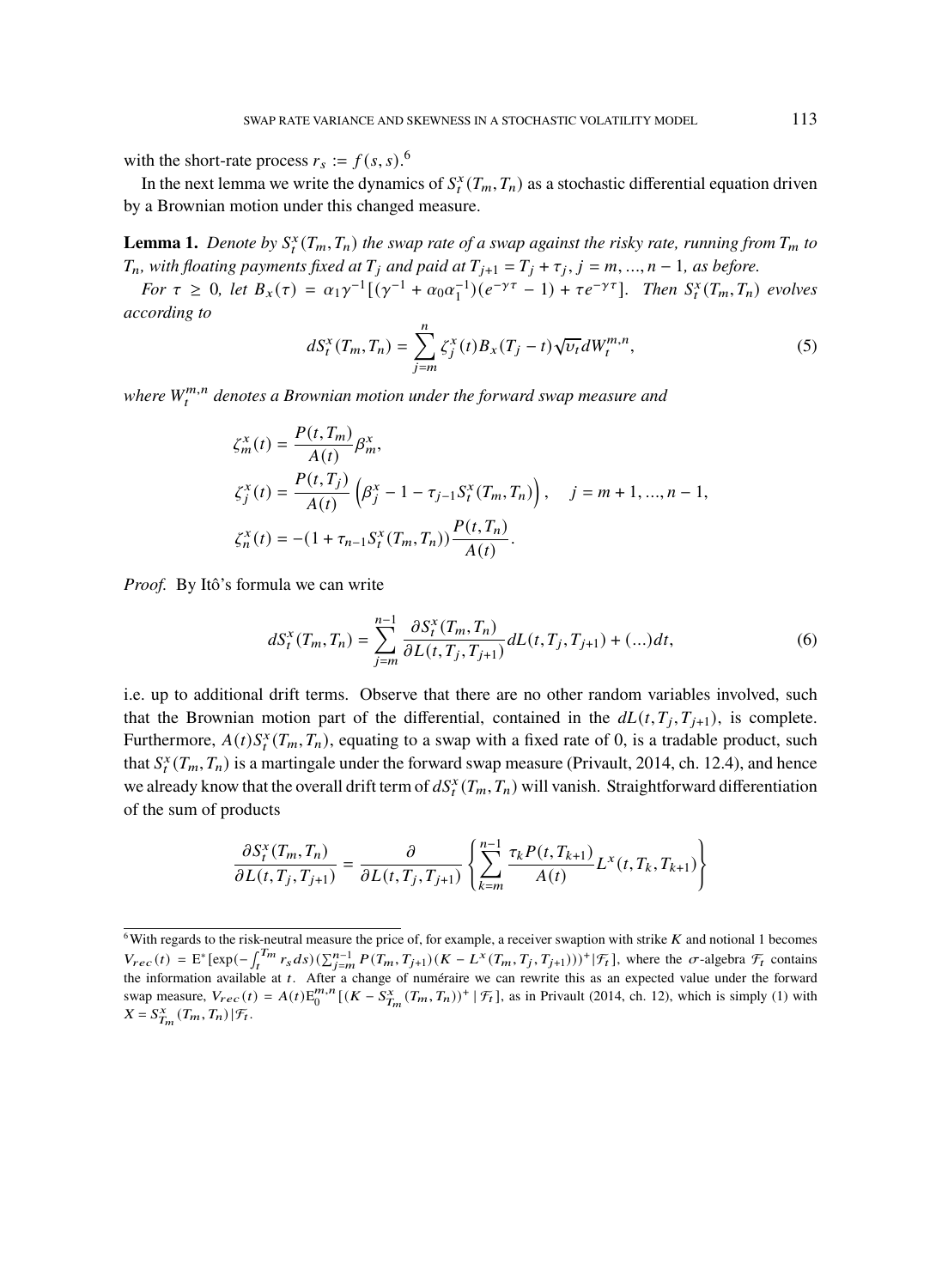as in Wu (2019, Lemma 6.4.1) yields

$$
\frac{\partial S_t^x(T_m, T_n)}{\partial L(t, T_j, T_{j+1})} = \sum_{k=m}^{n-1} \frac{\tau_k P(t, T_{k+1})}{A(t)} \frac{\partial L^x(t, T_k, T_{k+1})}{\partial L(t, T_j, T_{j+1})} + \sum_{k=m}^{j-1} \frac{\partial \left\{ \frac{\tau_k P(t, T_{k+1})}{A(t)} \right\}}{\partial L(t, T_j, T_{j+1})} L^x(t, T_k, T_{k+1})
$$
\n
$$
= \frac{\tau_j P(t, T_{j+1})}{A(t)} \beta_j^x + \frac{\tau_j}{1 + \tau_j L(t, T_j, T_{j+1})} \sum_{k=m}^{j-1} \frac{\tau_k P(t, T_{k+1})}{A(t)} \left( L^x(t, T_k, T_{k+1}) - S_t^x(T_m, T_n) \right),
$$
\n(7)

using

$$
\frac{\partial L^x(t, T_k, T_{k+1})}{\partial L(t, T_j, T_{j+1})} = \frac{\partial}{\partial L(t, T_j, T_{j+1})} \left\{ \beta_k^x L(t, T_k, T_{k+1}) + \frac{1}{\tau_k} (\beta_k^x - 1) \right\} = \beta_j^x 1\!\!1_{j=k}.
$$

Regarding the other factors in (6),  $dL(t, T_j, T_{j+1}) = \tau_j^{-1} d(P(t, T_j)/P(t, T_{j+1}))$ , for  $j = m, ..., n - 1$ , we know that

$$
\frac{dP(t,T)}{P(t,T)} = r_t dt + B_x (T-t) \sqrt{\nu_t} dW_t,
$$

for any  $T \ge t$  (Trolle and Schwartz, 2009, eq. 28), with  $W_t$  a Brownian motion under the risk-neutral measure. By making use of  $dW_t^{m,n} = dW_t + (dA_t)^2$  (Trolle, 2009, eq. 61), i.e. the diffusion term is not altered when moving to the forward swap measure, another application of Itô's formula yields

$$
dL(t, T_j, T_{j+1}) = \left\{ \sqrt{\nu_t} \frac{1}{\tau_j} \left( 1 + \tau_j L(t, T_j, T_{j+1}) \right) \left( B_x(T_j - t) - B_x(T_{j+1} - t) \right) \right\} dW_t^{m,n} + (\dots) dt. \tag{8}
$$

Multiplying (8) and the expression obtained last in (7), summing over  $\dot{i}$  and grouping terms by  $B_x(T_i - t)$  we obtain the result.

Note that Lemma 1 specializes to the case  $N = 1$  of equations (62), (63) in Trolle (2009) when  $\beta_j^x = 1$  for all j, i.e. in the single-curve setting.

Finally we cite the corresponding result for the process  $v_t$  to have a full description of the model at our disposal, suitable for the derivation of some of its statistical properties in the next section. According to Trolle (2009, eq. (64)),

$$
dv_t = \left(\kappa \left(\theta - v_t\right) + v_t \sigma \rho \sum_{j=m+1}^n \xi_j(t) B_x(T_j - t)\right) dt + \sigma \sqrt{v_t} \left(\rho dW_t^{m,n} + \sqrt{1 - \rho^2} dZ_t^{m,n}\right),\tag{9}
$$

with  $B_x(\tau)$  as in Lemma 1,  $\xi_j(t) = \tau_{j-1} P(t, T_j)/A(t)$  and where  $Z_t^{m,n}$  is another Brownian motion under the forward swap measure, independent of  $W_t^{m,n}$ .

## **3. Variance and skewness of the swap rate**

First of all, let us briefly recall that in (4) we defined the swap rate  $S_t^x(T_m, T_n)$  observed at t for an interest rate swap, running from  $T_m$  to  $T_n$ , with variable coupons of size  $[P^x(T_j, T_{j+1})]^{-1} - 1$ , fixed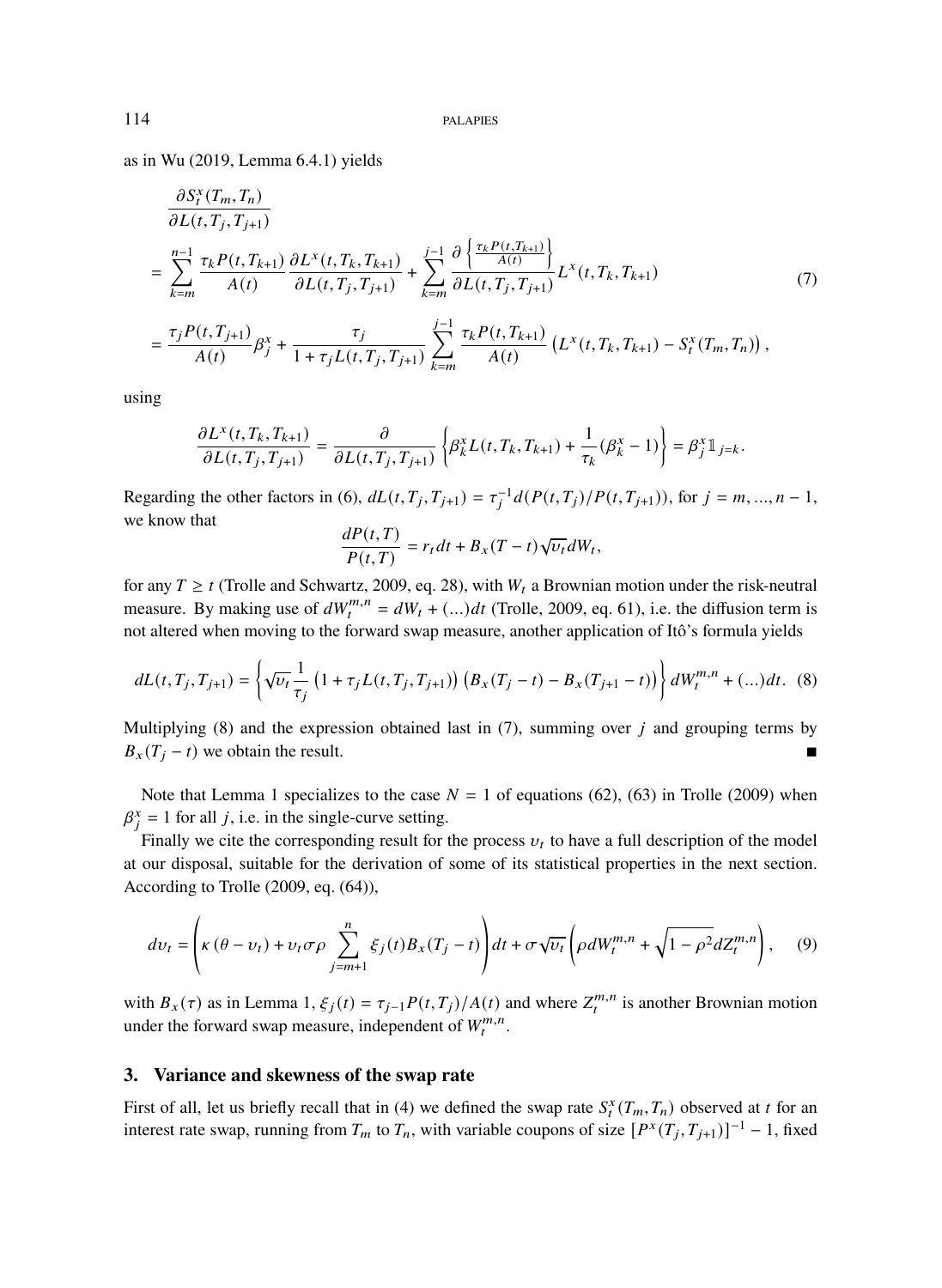at  $T_j$  and paid at  $T_{j+1} = T_j + \tau_j$ , where  $j = m, ..., n-1$ . The section concluded with its dynamics under the forward swap measure  $\mathbb{P}_0^{m,n}$  $_{0}^{m,n}$  which are specified by equations (5) and (9).

Next we use these results to get the variance and skewness of the random variable  $S_t^x := S_t^x(T_m, T_n)$ at the option expiry  $t = T_m$  under this measure, given the model parameters  $(\alpha_0, \alpha_1, \gamma, \kappa, \theta, \sigma, \rho, \nu_0)$ . Prior to this we note that, being a driftless diffusion process,  $S_t^x$  is especially a martingale, such that its starting value is also the expected value for a future time:  $E[S_{T_m}^x] = S_0^x$ , introducing the shorthand  $E[\cdot] := E_0^{m,n}$  $_{0}^{m,n}[\cdot].$ 

In what follows, the martingales  $\zeta_j^x(t)$  and  $\zeta_j(t)$  in (5) and (9) are replaced by their values at  $t = 0$ ("freezing technique"). Since their enumerator and denominator are expected to move in line, their variance is typically regarded as negligible (see e.g. Schrager and Pelsser, 2006).

Under this assumption we will obtain the variance of  $S_{T_m}^x$  by means of the classical Itô isometry (Karatzas and Shreve, 1991, eq. 2.14) and by making use of the distributional properties of the extended CIR (Cox-Ingersoll-Ross) process  $v_t$  appearing in (5). To arrive at the skewness in turn we will generalize a method introduced for the Heston model in Zhang et al. (2017), which relies mainly on Itô's formula.

The following theorem provides the variance of  $S_{T_m}^x$ .

**Theorem 1.** *The second moment of*  $S_{T_m}^x$  *is given by* 

$$
\operatorname{Var}\left(S_{T_m}^x\right) = \int_0^{T_m} \left( v_0 e^{b_2} - \frac{d}{4} \sigma^2 \sum_{l=0}^{\infty} \frac{a_2^l}{g(l)^{l+1}} \left\{ e^{-g(l)t} J(t, l) - J(0, l) \right\} \right) \times q(t) \left( \sum_{j=m}^n \zeta_j^x(0) B_x(T_j - t) \right)^2 dt,
$$

*where*

$$
a_2 = \frac{a}{\gamma}, \quad a = \sigma \rho \frac{\alpha_1}{\gamma} \sum_{j=m+1}^n \xi_j(0) e^{-\gamma T_j}, \quad b_2 = \frac{b}{\gamma} - \frac{a}{\gamma^2},
$$
  

$$
b = -\sigma \rho \frac{\alpha_1}{\gamma} \sum_{j=m+1}^n \xi_j(0) e^{-\gamma T_j} \left(\frac{1}{\gamma} + \frac{\alpha_0}{\alpha_1} + T_j\right), \quad d = \frac{4\kappa \theta}{\sigma^2},
$$
  

$$
g(l) = -l\gamma - c, \quad c = \sigma \rho \frac{\alpha_1}{\gamma} \left(\frac{1}{\gamma} + \frac{\alpha_0}{\alpha_1}\right) \sum_{j=m+1}^n \xi_j(0) + \kappa,
$$

*and with certain elementary functions*  $q(t)$  *and*  $J(x, l)$  *defined in* (15) *and* (18) *in the proof. Proof.* According to the Itô isometry the variance of  $S_{T_m}^x$  can be written as

$$
\text{Var}\left(S_{T_m}^x\right) = \int_0^{T_m} \left(\sum_{j=m}^n \zeta_j^x(0) B_x(T_j - t)\right)^2 \text{E}[v_t] dt. \tag{10}
$$

The expected value can be made explicit as follows: Observe that

$$
dv_t = (\kappa \theta - b(t)v_t) dt + \sigma \sqrt{v_t} \left( \rho dW_t^{m,n} + \sqrt{1 - \rho^2} dZ_t^{m,n} \right),\tag{11}
$$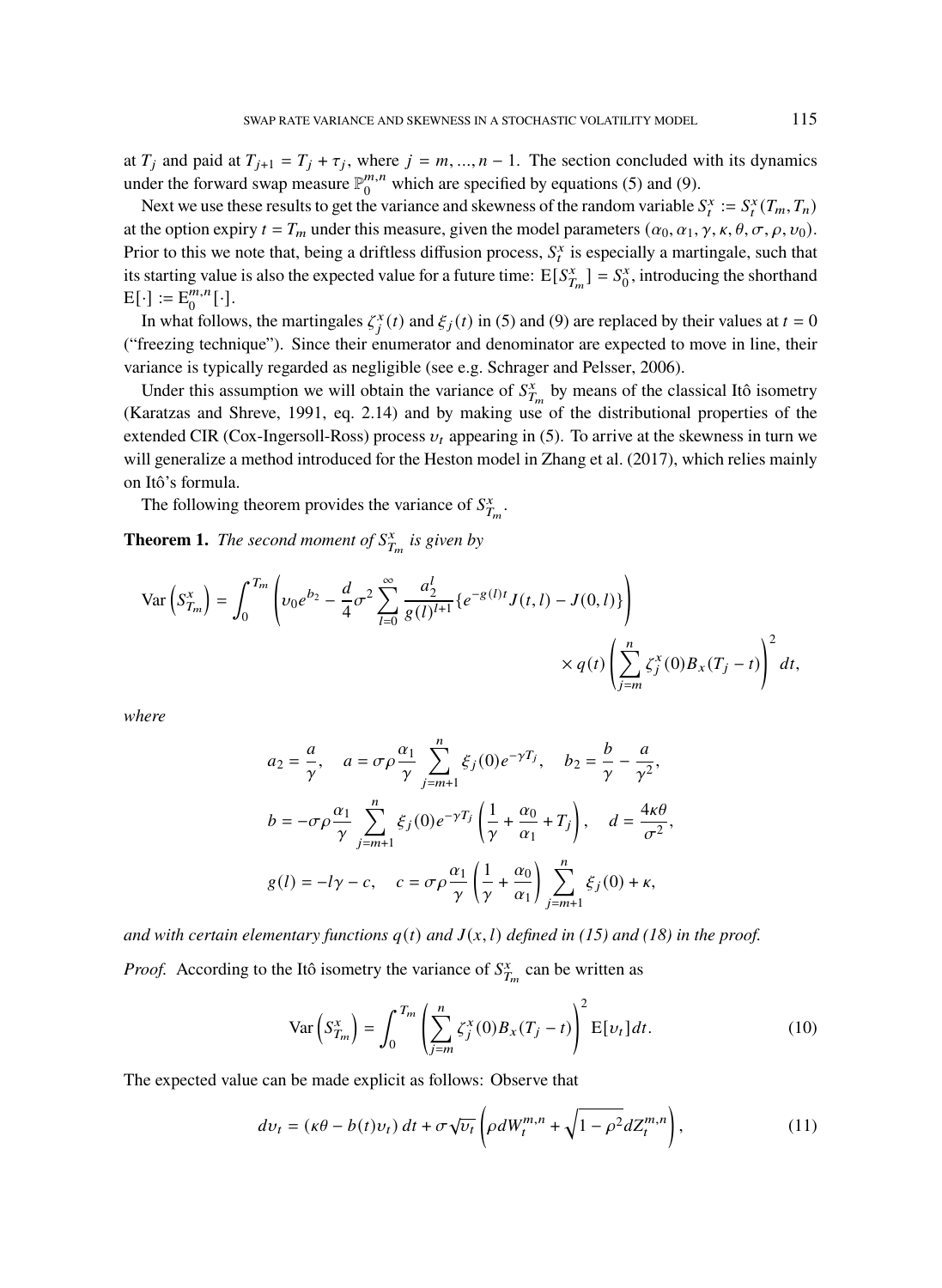where  $b(t) := \kappa - \sigma \rho \sum_{j=m+1}^{n} \xi_j(0) B_x(T_j - t)$ . For this extended CIR process Maghsoodi (1996) has shown that, up to a factor,  $v_t$  is noncentral chi-square distributed. Concretely,

$$
\Sigma(0,t)^{-1}v_t \sim \chi^2 \left(d, \frac{v_0 e^{-\int_0^t b(u) du}}{\Sigma(0,t)}\right),
$$

where  $\Sigma(0, t) := \frac{1}{4}\sigma^2 \int_0^t \exp(-\int_s^t b(u)du)ds$  and  $d := 4\kappa\theta/\sigma^2$ . According to Johnson et al. (1995, ch. 29) it follows that

$$
E[v_t] = v_0 e^{-\int_0^t b(u) du} + d\Sigma(0, t).
$$
 (12)

To spell out the integral term  $\Sigma(0, t)$ , let us write

$$
b(t) = e^{\gamma t} (at + b) + c,\tag{13}
$$

with

$$
a := \sigma \rho \frac{\alpha_1}{\gamma} \sum_{j=m+1}^n \xi_j(0) e^{-\gamma T_j}, \quad b := -\sigma \rho \frac{\alpha_1}{\gamma} \sum_{j=m+1}^n \xi_j(0) e^{-\gamma T_j} \left( \frac{1}{\gamma} + \frac{\alpha_0}{\alpha_1} + T_j \right),
$$
  

$$
c := \sigma \rho \frac{\alpha_1}{\gamma} \left( \frac{1}{\gamma} + \frac{\alpha_0}{\alpha_1} \right) \sum_{j=m+1}^n \xi_j(0) + \kappa.
$$

We have

$$
e^{-\int_{s}^{t} b(u)du} = q(t)e^{e^{\gamma s}(a_2s + b_2) + cs}, \qquad (14)
$$

with  $a_2 := \frac{a}{\gamma}, b_2 := \frac{b}{\gamma} - \frac{a}{\gamma^2}$  $\frac{a}{\gamma^2}$  and

$$
q(t) := e^{-\left(e^{\gamma t}(a_2 t + b_2) + ct\right)}.
$$
\n(15)

We obtain the following form whose integrand we develop into a series:

$$
\Sigma(0,t) = \frac{1}{4}\sigma^2 q(t) \int_0^t e^{e^{ys}(a_2s+b_2)+cs} ds = \frac{1}{4}\sigma^2 q(t) \lim_{L \to \infty} \int_0^t \sum_{l=0}^L \frac{e^{cs} e^{lys}(a_2s+b_2)^l}{l!} ds. \tag{16}
$$

Now we use Gradshteyn et al. (2007, eq. 2.33.11) to get the following expression:

$$
\Sigma(0,t) = \frac{1}{4}\sigma^2 q(t) \lim_{L \to \infty} \sum_{l=0}^{L} -\frac{a_2^l}{g(l)^{l+1}} \{e^{-g(l)t} J(t,l) - J(0,l)\},\tag{17}
$$

where  $g(l) := -l\gamma - c$  and

$$
J(x,l) := \sum_{k=0}^{l} \frac{\left(\frac{a_2 x + b_2}{a_2} g(l)\right)^k}{k!}.
$$
 (18)

Finally, using (17) and (14) with  $s = 0$ , (12) is plugged into (10).

Using parameters observed in practice, the limit is well approximated by developing the sum in (17) up to e.g.  $L = 10$ . The variance can then be determined by numerical integration.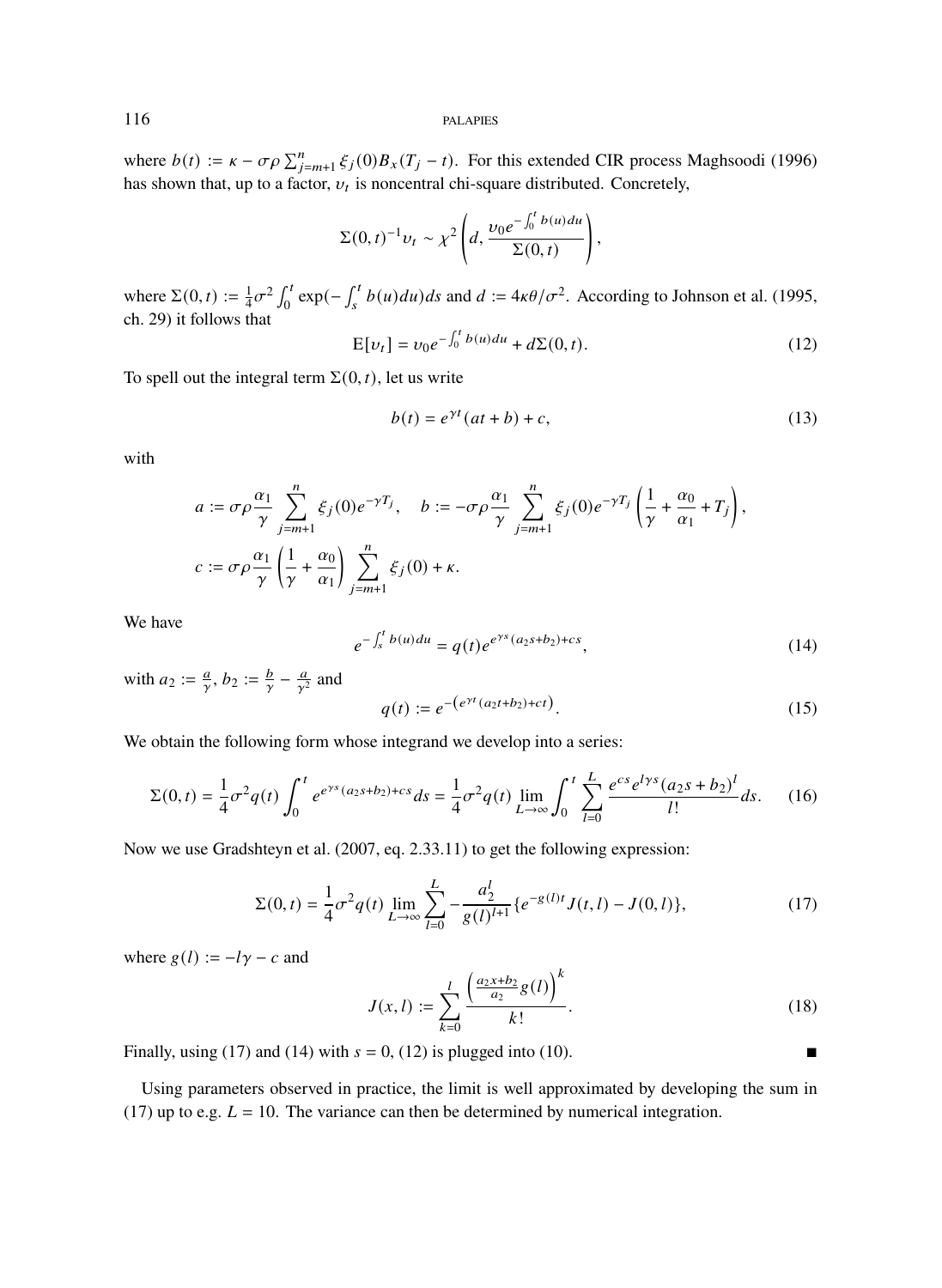Interestingly, replacing  $v_t$  by its expected value as in Trolle and Schwartz (2009) leads to the same variance, but, as the diffusion term in the dynamics of  $dS_t^x$  becomes deterministic, this enforces a normal distribution of  $S_{T_m}^x$  and thereby restrains the higher moments.

Originally a main motivation to introduce stochastic volatility models was to be able to reproduce the skewed curve of implied swaption volatilities observed in the market (Brigo and Mercurio, 2006, ch. 11). In the next theorem we will derive the skewness of  $S_{T_m}^x$  as a function of the model parameters. The subsequent remark recovers the fact that this skewness essentially arises from the correlation between the Brownian motions driving the processes  $S_t^x$  and  $v_t$ .

**Theorem 2.** Let  $\rho \neq 0$ . Then the third moment of  $S_{T_m}^x$  equals

$$
\mu_3 \left( S_{T_m}^x \right) = E \left[ \left( S_{T_m}^x - E[S_{T_m}^x] \right)^3 \right]
$$
  
=  $3 \left( \frac{a_3}{a_2} \right)^2 \int_0^{T_m} \sum_{l=0}^{\infty} (-1)^{l+1} a_2^l \{ e^{-g_2(l)T_m} K(T_m, l) - e^{-g_2(l)t} K(t, l) \}$   
 $\times \sigma \rho E[v_t] q(t)^{-1} \sum_{j=m}^n \zeta_j^x(0) B_x(T_j - t) dt,$ 

*where*

$$
a_3 = -\frac{\alpha_1}{\gamma} \sum_{j=m}^n \zeta_j^x(0) e^{-\gamma T_j}, \quad a_2 = \frac{a}{\gamma}, \quad a = \sigma \rho \frac{\alpha_1}{\gamma} \sum_{j=m+1}^n \zeta_j(0) e^{-\gamma T_j},
$$
  
\n
$$
b_2 = \frac{b}{\gamma} - \frac{a}{\gamma^2}, \quad b = -\sigma \rho \frac{\alpha_1}{\gamma} \sum_{j=m+1}^n \zeta_j(0) e^{-\gamma T_j} \left(\frac{1}{\gamma} + \frac{\alpha_0}{\alpha_1} + T_j\right), \quad d = \frac{4\kappa \theta}{\sigma^2},
$$
  
\n
$$
g_2(l) = -l\gamma + c, \quad c = \sigma \rho \frac{\alpha_1}{\gamma} \left(\frac{1}{\gamma} + \frac{\alpha_0}{\alpha_1}\right) \sum_{j=m+1}^n \zeta_j(0) + \kappa,
$$

 $E[v_t]$  *from* (12), and with certain elementary functions  $q(t)$  and  $K(x, l)$  defined respectively in (15) *above and in (25) in the proof.*

*Proof.* The proof follows similar arguments as in Zhang et al. (2017). To simplify notation, denote  $\tilde{S}_t := S_t^x - E[S_{T_m}^x] = S_t^x - S_0^x.$ 

Then by Itô's formula,

$$
E[\tilde{S}_{T_m}^3] = E \int_0^{T_m} d\left(\tilde{S}_t^3\right) = E \int_0^{T_m} 3\tilde{S}_t^2 d\tilde{S}_t + 3\tilde{S}_t d[\tilde{S}]_t
$$

$$
= 3 \int_0^{T_m} \left(\sum_{j=m}^n \zeta_j^x(0) B_x(T_j - t)\right)^2 E[\nu_t \tilde{S}_t] dt.
$$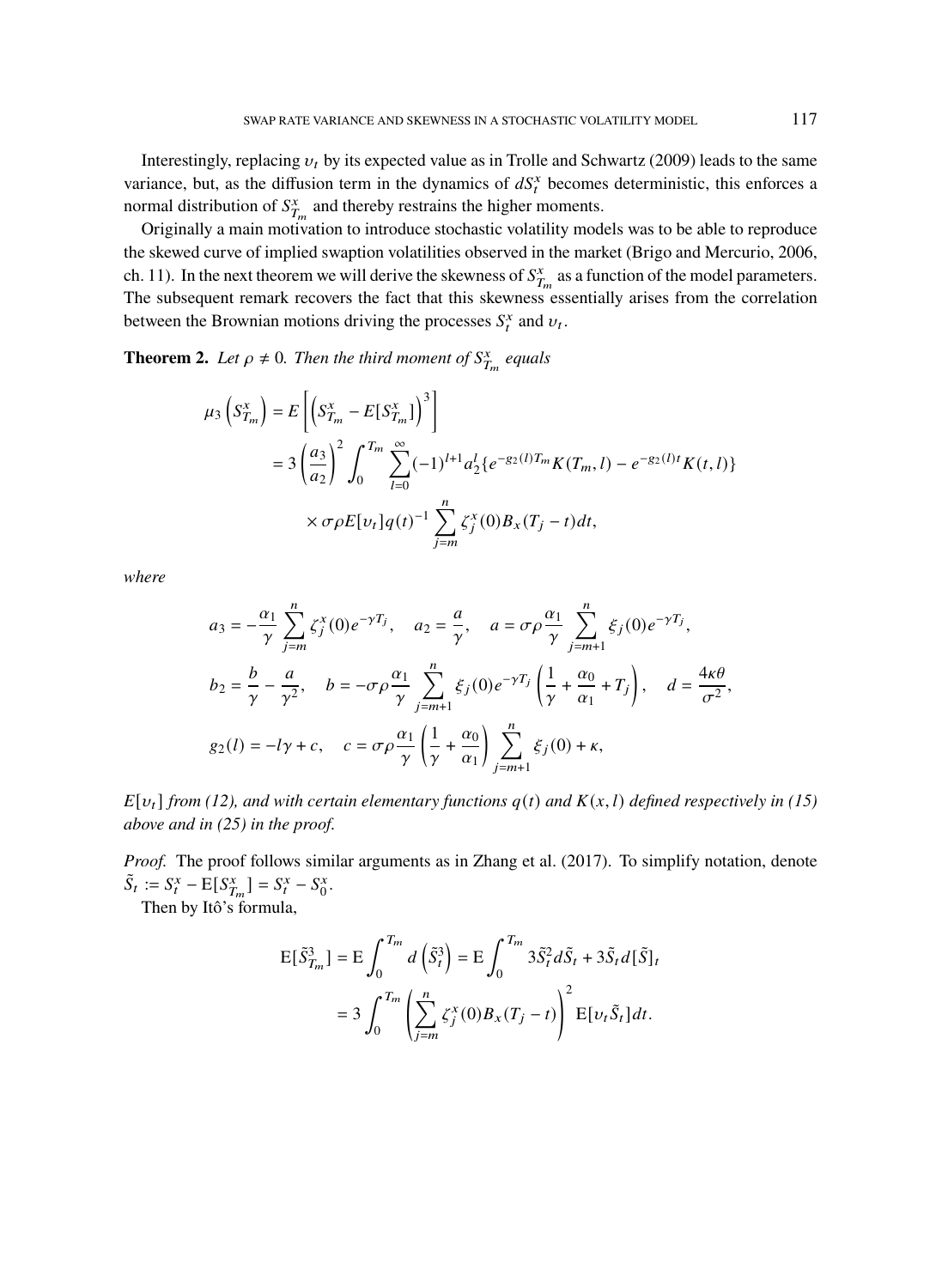By the product rule of stochastic integration,

$$
E[\nu_t \tilde{S}_t] = E \int_0^t d(\nu_u \tilde{S}_u) = E \int_0^t \nu_u d\tilde{S}_u + \tilde{S}_u d\nu_u + d[\tilde{S}, \nu]_u
$$
  
\n
$$
= E \int_0^t \tilde{S}_u(\kappa \theta - b(u)\nu_u) + \sigma \rho \sum_{j=m}^n \zeta_j^x(0) B_x(T_j - u)\nu_u du
$$
  
\n
$$
= - \int_0^t b(u) E[\nu_u \tilde{S}_u] du + \sigma \rho \int_0^t \sum_{j=m}^n \zeta_j^x(0) B_x(T_j - u) E[\nu_u] du,
$$
\n(19)

with  $b(u) = e^{\gamma u} (au + b) + c$  as in (13) in the dynamics (11).

Taking the derivative  $\frac{d}{dt}$  on both sides of (19) yields an inhomogenous linear differential equation of first order with variable coefficients for  $f(t) := E[v_t \tilde{S}_t]$ :

$$
f'(t) = -b(t)f(t) + f_0(t),
$$
\n(20)

where

$$
f_0(t) := \sigma \rho \sum_{j=m}^{n} \zeta_j^x(0) B_x(T_j - t) E[\nu_t].
$$
 (21)

The solution with initial value  $f(0) = 0$  is

$$
f(t) = e^{-\int_0^t b(u) du} \int_0^t e^{\int_0^u b(s) ds} f_0(u) du.
$$

It follows that

$$
E[\tilde{S}_{T_m}^3] = 3 \int_0^{T_m} h(t) \int_0^t e^{\int_0^u b(s)ds} f_0(u) du dt,
$$

with  $h(t) := (\sum_{j=m}^{n} \zeta_j^x(0) B_x(T_j - t))^2 \exp(-\int_0^t b(u) du)$ . Let  $H(t)$  denote an antiderivative of the latter, i.e.  $H'(t) = h(t)$ . Then, by the usual integration by parts,

$$
E[\tilde{S}_{T_m}^3] = 3 \int_0^{T_m} \left( H(T_m) - H(t) \right) e^{\int_0^t b(u) du} f_0(t) dt.
$$
 (22)

We show how such an  $H(t)$  can be obtained. First write

$$
\sum_{j=m}^{n} \zeta_j^x(0) B_x(T_j - t) = e^{\gamma t} (a_3 t + b_3) + c_3,
$$

with the parameters

$$
a_3 := -\frac{\alpha_1}{\gamma} \sum_{j=m}^n \zeta_j^x(0) e^{-\gamma T_j},
$$
  
\n
$$
b_3 := \frac{\alpha_1}{\gamma} \sum_{j=m}^n \zeta_j^x(0) e^{-\gamma T_j} \left( \frac{1}{\gamma} + \frac{\alpha_0}{\alpha_1} + T_j \right),
$$
  
\n
$$
c_3 := -\frac{\alpha_1}{\gamma} \left( \frac{1}{\gamma} + \frac{\alpha_0}{\alpha_1} \right) \sum_{j=m}^n \zeta_j^x(0).
$$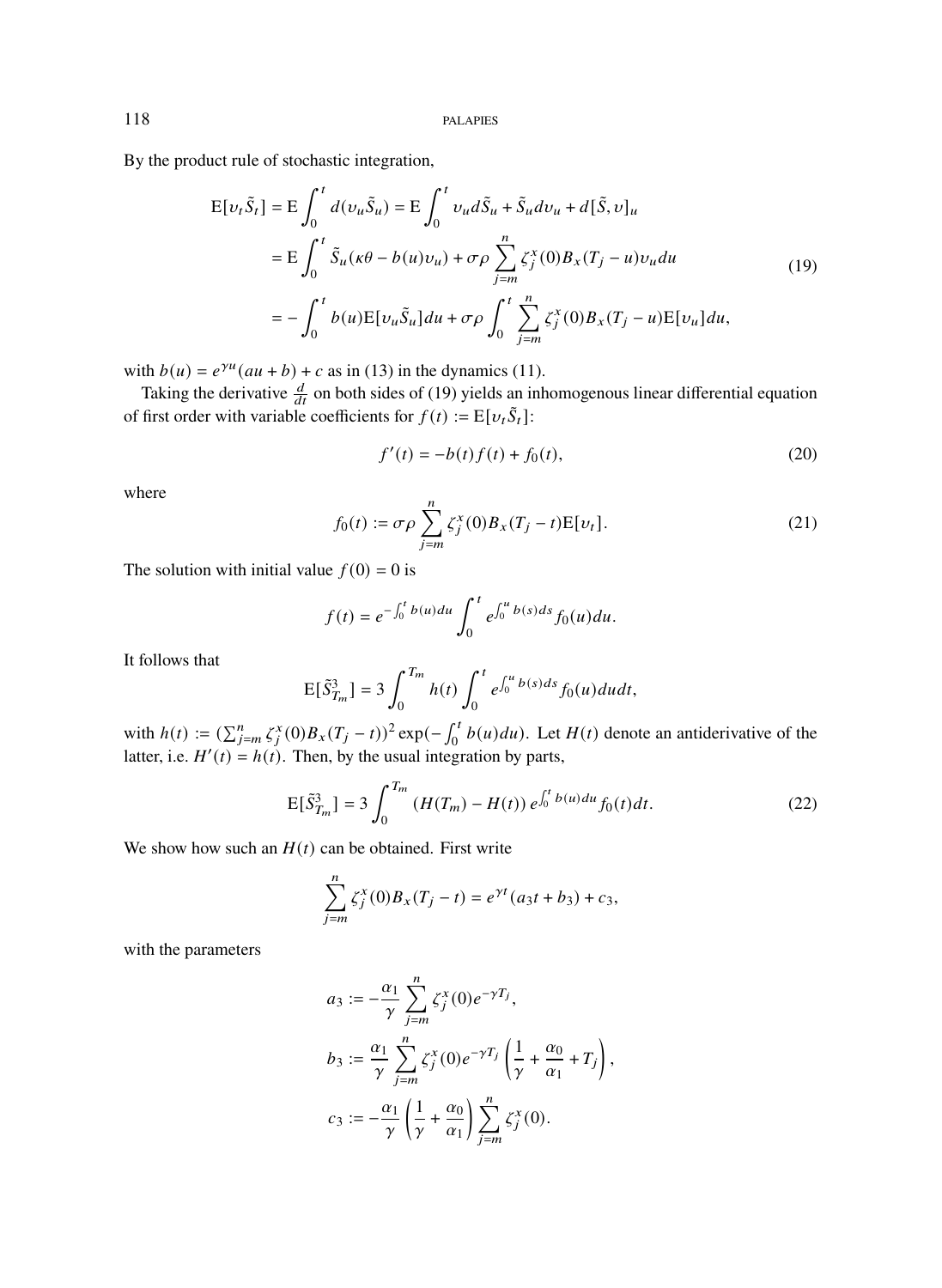Then, as in (14),

$$
e^{-\int_0^t b(u)du} = q(t)e^{b_2},
$$
\n(23)

with  $q(t) = \exp(-(e^{\gamma t}(a_2 t + b_2) + ct))$ ,  $a_2 = a\gamma^{-1}$  and  $b_2 = b\gamma^{-1} - a\gamma^{-2}$ . Writing  $q(t)$  as a series, we may state

$$
H(t) = e^{b_2} \lim_{L \to \infty} \int_0^t \left( e^{\gamma s} (a_3 s + b_3) + c_3 \right)^2 \sum_{l=0}^L (-1)^l \frac{e^{(\gamma l - c)s} (a_2 s + b_2)^l}{l!} ds.
$$

An equivalent expression that can be treated as (16) reads

$$
H(t) = e^{b_2} \left(\frac{a_3}{a_2}\right)^2 \lim_{L \to \infty} \sum_{l=0}^{L} \int_0^t \left(e^{\gamma s} (a_2 s + b_2) + e^{\gamma s} b_4 + c_4\right)^2 (-1)^l \frac{e^{(\gamma l - c)s} (a_2 s + b_2)^l}{l!} ds,
$$

with  $b_4 := -b_2 + b_3 a_2 a_3^{-1}$ ,  $c_4 := c_3 a_2 a_3^{-1}$ . For each l expanding the squared brackets under the integral yields 6 integrals that can again all be transformed according to Gradshteyn et al. (2007, eq. 2.33.11). The terms can then be grouped as follows:

$$
H(t) = e^{b_2} \left(\frac{a_3}{a_2}\right)^2 \lim_{L \to \infty} \sum_{l=0}^{L} (-1)^{l+1} a_2^l \{e^{t(\gamma l - c)} K(t, l) - K(0, l)\},\tag{24}
$$

with

$$
K(x, l) := \frac{\left(\frac{(l+1)(l+2)a_2^2}{g_2(l+2)^2} + \frac{2(l+1)a_2b_4}{g_2(l+2)} + b_4^2\right)e^{2\gamma x}}{g_2(l+2)^{l+1}} \sum_{k=0}^l \frac{\left(\frac{a_2x+b_2}{a_2}g_2(l+2)\right)^k}{k!} + \frac{\left(\frac{2(l+1)a_2c_4}{g_2(l+1)} + 2b_4c_4\right)e^{\gamma x}}{g_2(l+1)^{l+1}} \sum_{k=0}^l \frac{\left(\frac{a_2x+b_2}{a_2}g_2(l+1)\right)^k}{k!} + \frac{c_4^2}{g_2(l)^{l+1}} \sum_{k=0}^l \frac{\left(\frac{a_2x+b_2}{a_2}g_2(l)\right)^k}{k!} + M(x, l),
$$
\n(25)

with the function  $g_2(l) := -\gamma l + c$  and residual terms

$$
M(x,l) := \frac{(l+1)(l+2)a_2^2e^{2\gamma x}}{g_2(l+2)^{l+3}} \left( \frac{\left(\frac{a_2x+b_2}{a_2}g_2(l+2)\right)^{l+1}}{(l+1)!} + \frac{\left(\frac{a_2x+b_2}{a_2}g_2(l+2)\right)^{l+2}}{(l+2)!} \right) + \frac{2(l+1)a_2b_4e^{2\gamma x}}{g_2(l+2)^{l+2}} \frac{\left(\frac{a_2x+b_2}{a_2}g_2(l+2)\right)^{l+1}}{(l+1)!} + \frac{2(l+1)a_2c_4e^{\gamma x}}{g_2(l+1)^{l+2}} \frac{\left(\frac{a_2x+b_2}{a_2}g_2(l+1)\right)^{l+1}}{(l+1)!}.
$$

Plugging in (24), the inverse of (23) as well as (21) with the expected value  $E_0^{m,n}[v_t]$  from (12) into (22) a numerical integration yields  $E[\tilde{S}_{T_m}^3] = \mu_3$ .

**Remark 1.** For  $\rho = 0$  the skewness vanishes. Indeed, under this condition in (20) we have  $f_0(t) = 0$ and  $b(t) = \kappa$  for all t, such that  $f(0) = 0$  implies  $f(t) = 0$  for all t.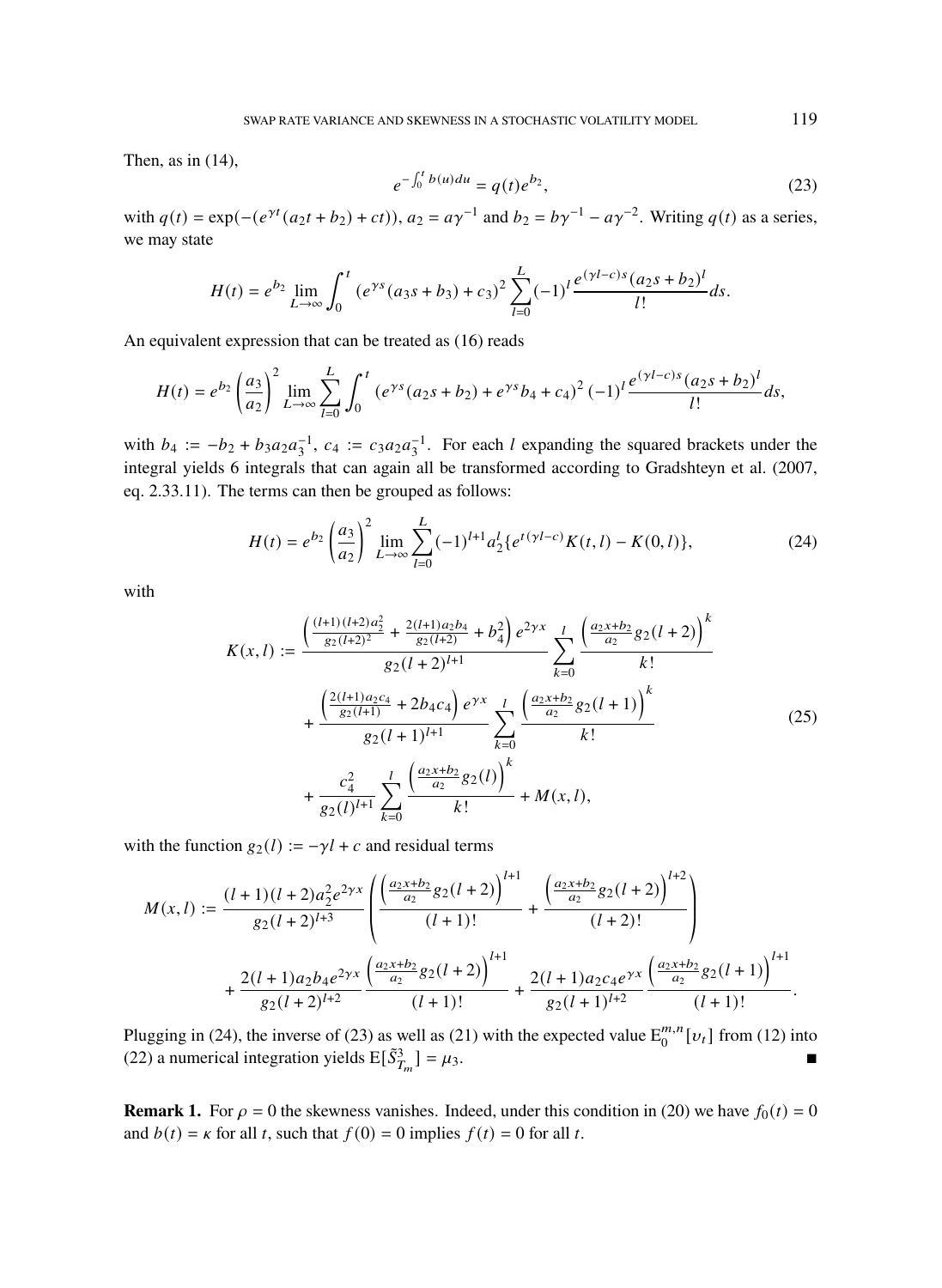## **4. Summary and outlook**

The preceding sections dealt with the dynamics of the swap rate in a stochastic volatility interest rate model in a multi-curve setting. First the relevant stochastic differential equations have been provided. Then the variance and skewness of the swap rate have been derived. Along with the expected value, which under the assumed forward swap measure is simply the starting value, this means that the first three moments that characterize the distribution of the swap rate are now known in explicit form.

As indicated in the introduction, these results give rise to approximate moment-matching formulas for the swaption price. More explicitly, let the swap rate be represented by a random variable  $X = S_{T_m}^x(T_m, T_n)$  with density function  $f_X(x)$ . Then recall from (1) that the price of a receiver swaption with strike K and notional 1 at time  $t = 0$  equals

$$
V_{\rm rec}(0) = A(0) E_0^{m,n} \left[ (K - S_{T_m}^x(T_m, T_n))^+ \right] = A(0) \int_{-\infty}^K (K - x) f_X(x) dx.
$$

Having the expected value, variance and skewness of X at hand we can replace the unknown  $f_X(x)$ with some other density function  $f_X(x)$  whose parameters have been chosen to match these moments. In this regard, three-parameter families such as skewed logistic (Johnson et al., 1995, ch. 23.10) or skewed hyperbolic secant (Cook, 2016) that can account for skewness and provide excess kurtosis are potential candidates.

Given the observed ease and speed of the implementation of the moment formulas in Theorems 1 and 2, they provide a means for a fast rough calibration procedure that circumvents the computational effort when using the actual model price (see Appendix). It is envisaged to analyze this application further in another research work.

## **Appendix**

To complete the presentation of swaptions in the multi-curve Trolle-Schwartz model, this appendix outlines the implementation of the pricing formulas for the payer and receiver swaption,  $V_{\text{pay}}(t)$  and  $V_{\text{rec}}(t)$ .

The model price of a swaption is in fact also an approximation that deals with the problem of a multitude of dependent discount factors by replacing the underlying swap with a zero-coupon bond with equal volatility.

For convenience we repeat the result regarding the price of a bond option stated in Trolle and Schwartz (2009) and then describe how the extension to swaptions proposed in the appendix of Trolle and Schwartz (2009) can be adopted to a multi-curve setting.

The authors demonstrate that the price  $P(t, T_0, T_1, K)$  at time t of a put option on  $P(t, T_1)$ , i.e. on a zero-coupon bond with maturity  $T_1$ , having strike price K and expiry  $T_0$  can be traced back to the transform

$$
\psi(u, t, T_0, T_1) := \mathrm{E}^* \left[ e^{-\int_t^{T_0} r_s ds} e^{u \log(P(T_0, T_1))} \Big| \mathcal{F}_t \right]
$$

as follows:

$$
P(t, T_0, T_1, K) = KG_{0,1}(\log(K)) - G_{1,1}(\log(K)),
$$

where

$$
G_{a,b}(y) := \frac{\psi(a,t,T_0,T_1)}{2} - \frac{1}{\pi} \int_0^\infty \frac{\mathfrak{I}(\psi(a+iu b,t,T_0,T_1) e^{-iu y})}{u} du \tag{26}
$$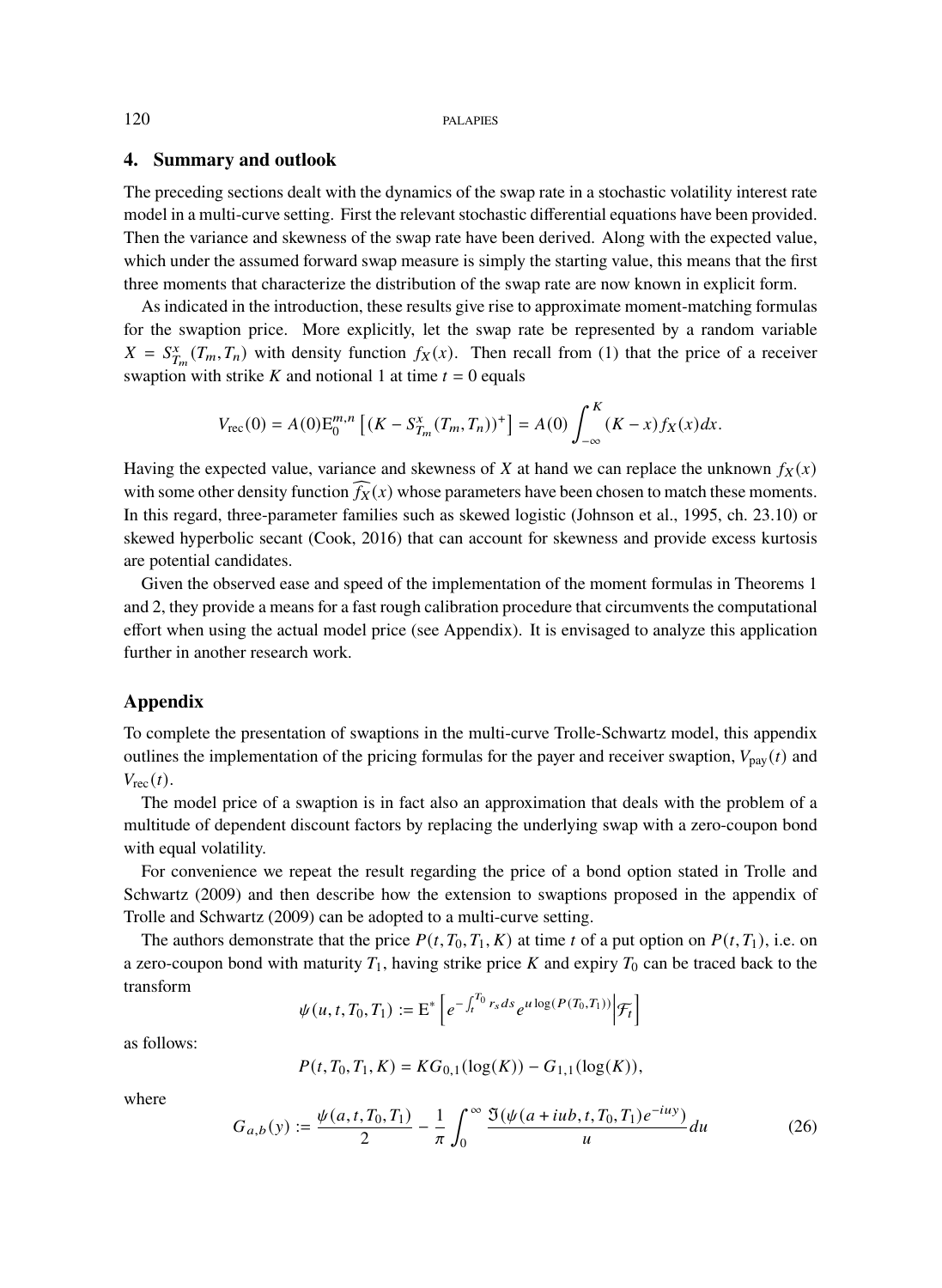and  $\mathfrak{I}(z)$  denotes the imaginary part of a complex number z.

According to Trolle and Schwartz (2009, Prop. 2) we have

$$
\psi(u, t, T_0, T_1) = e^{M(T_0 - t) + N(T_0 - t) v_t + u \log(P(t, T_1)) + (1 - u) \log(P(t, T_0))},
$$

where  $M(\tau)$ ,  $N(\tau)$  solve the following system of ordinary differential equations:

$$
\frac{dM(\tau)}{d\tau} = N(\tau)\kappa\theta,
$$
\n
$$
\frac{dN(\tau)}{d\tau} = N(\tau)(-\kappa + \sigma\rho(uB_x(T_1 - T_0 + \tau) + (1 - u)B_x(\tau))) + \frac{1}{2}N(\tau)^2\sigma^2
$$
\n
$$
+ \frac{1}{2}(u^2 - u)B_x(T_1 - T_0 + \tau)^2 + \frac{1}{2}\left((1 - u)^2 - (1 - u)\right)B_x(\tau)^2
$$
\n
$$
+ u(1 - u)B_x(T_1 - T_0 + \tau)B_x(\tau),
$$

with boundary conditions  $M(0) = 0$  and  $N(0) = 0$ .

The functions  $N(\tau)$  and  $M(\tau)$  have to be implemented by numerical means, such as Runge-Kutta methods. Observe that this problem has to be solved repeatedly for each evaluation of the integrand in (26).

Recalling the notation in Section 2, let us now move on to a swaption on a swap running from  $T_m$ to  $T_n$ , with floating payments of size  $[P^x(T_j, T_{j+1})]^{-1} - 1$  fixed at  $T_j$  and paid at  $T_{j+1} = T_j + \tau_j$ ,  $j =$  $m, ..., n - 1$ . To see how the actual swap underlying can be traced back to a bond, observe that at expiry the value of a payer swaption equals

$$
V_{\text{pay}}(T_m) = \left(\beta_m^x + \sum_{j=m}^{n-2} P(T_m, T_{j+1}) \left(\beta_{j+1}^x - 1\right) - P(T_m, T_n) - K \sum_{j=m}^{n-1} \tau_j P(T_m, T_{j+1})\right)^+,
$$

which is the payoff of a put option with strike  $\beta_m^x$  on a bond

$$
P^{c}(t) := \sum_{j=m}^{n-1} Y(T_{j}) P(t, T_{j+1}),
$$

paying coupons  $Y(T_j) := K\tau_j - (\beta_{j+1}^x - 1)$  at  $T_{j+1}, j = m, ..., n-2$ , and  $Y(T_{n-1}) := K\tau_{n-1} + 1$  at  $T_n$ . For a corresponding zero-coupon bond to match the level of volatility, its remaining duration  $D(t)$ must satisfy

$$
B_x(D(t))^2 = \left(\sum_{j=m}^{n-1} w_j B_x(T_{j+1} - t)\right)^2,
$$

with  $B_x(\tau)$  as in Lemma 1 and where the  $w_j := Y(T_j)P(t, T_{j+1})/(\sum_{k=m}^{n-1} Y(T_k)P(t, T_{k+1}))$  are the relative weights of the cashflows of the bond  $P^c(t)$ . The solution  $D(t)$  has to be found numerically.

Also as in Trolle and Schwartz (2009) and Munk (1999) the swaption value can then be approximated by

$$
V_{\text{pay}}(t) = \zeta P\left(t, T_m, t + D(t), \beta_m^x \zeta^{-1}\right),\,
$$

with  $\zeta = \frac{P^c(t)}{P(t,t+D(t))}$ .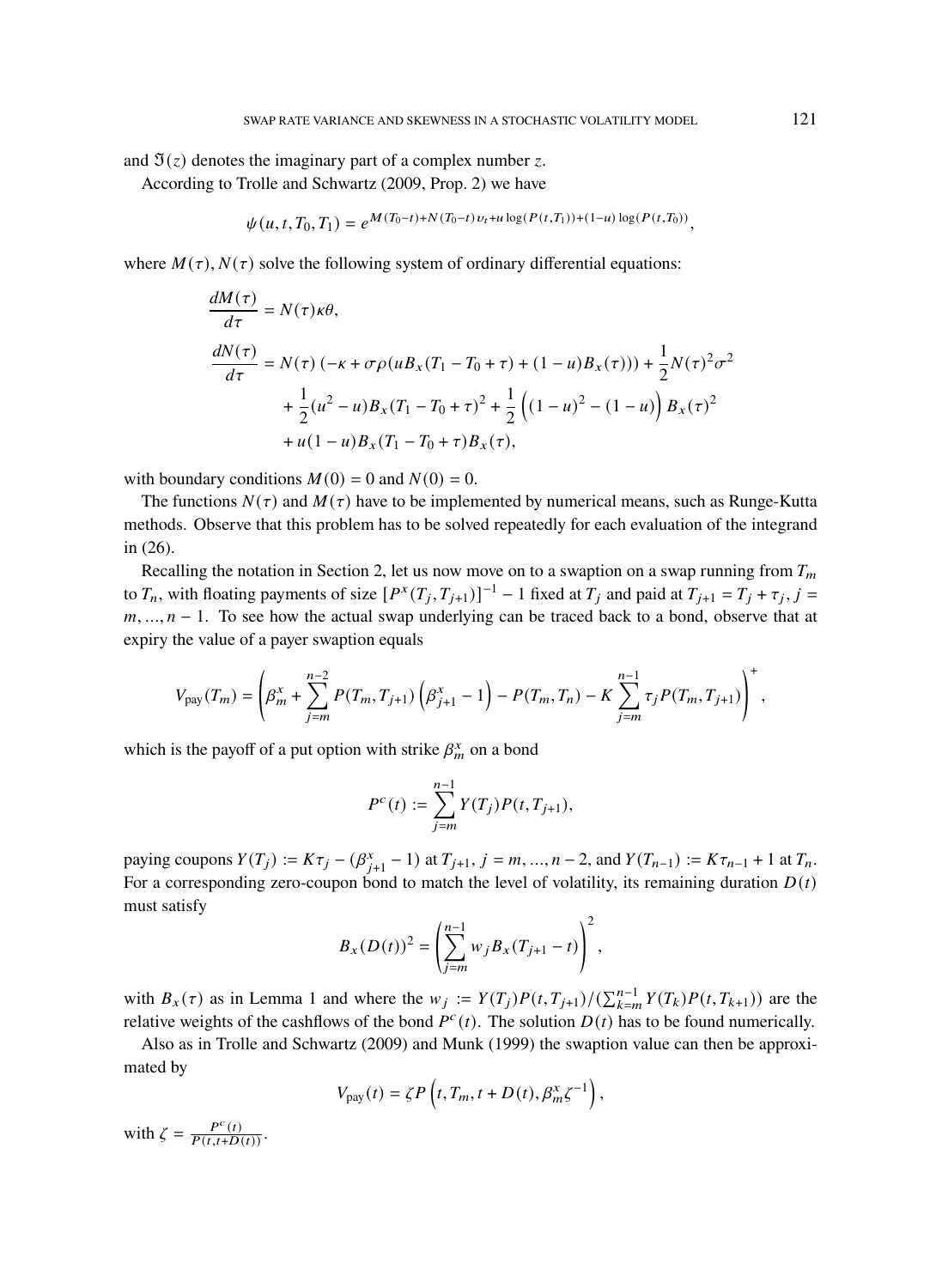By put-call parity (Wu, 2019, ch. 6.4), the corresponding receiver swaption with equal payment schedule and fixed rate  $K$  has the value

$$
V_{\rm rec}(t) = V_{\rm pay}(t) - (S_t^x(T_m, T_n) - K)A(t).
$$

## **References**

- Andersen, L. and Brotherton-Ratcliffe, R. (2005). Extended LIBOR market models with stochastic volatility. *Journal of Computational Finance*, **9**, 1–40.
- Brigo, D. and Mercurio, F. (2006). *Interest Rate Models Theory and Practice: With Smile, Inflation and Credit, Second Edition*. Springer, Berlin.
- CASASSUS, J., COLLIN-DUFRESNE, P., AND GOLDSTEIN, B. (2005). Unspanned stochastic volatility and fixed income derivatives pricing. *Journal of Banking & Finance*, **29**, 2723–2749.
- CHEN, R.-R. AND SCOTT, L. (2001). Stochastic volatility and jumps in interest rates: An empirical analysis. *Working Paper, Rutgers University and Morgan Stanley*, 1–35. URL: *https://faculty.fordham.edu/ rchen/JumpsStochVolPaper.pdf*
- Cook, N. J. (2016). Short communication: On the gaussian-exponential mixture model for pressure coefficients. *Journal of Wind Engineering and Industrial Aerodynamics*, **153**, 71–77.
- del Bano Rollin, S., Ferreiro-Castilla, A., and Utzet, F. (2010). On the density of log-spot in the heston volatility model. *Stochastic Processes and their Applications*, **120**, 2037–2063.
- Gradshteyn, I. S., Ryzhik, I. M., and Zwillinger, D. (2007). *Table of Integrals, Series, and Products*. Seventh edition. Elsevier.
- Grbac, Z. and Runggaldier, W. J. (2015). *Interest Rate Modeling: Post-Crisis Challenges and Approaches*. Springer, Cham.
- Gulisashvili, A. (2012). *Analytically Tractable Stochastic Stock Price Models*. Springer, Berlin.
- Heath, D., Jarrow, R., and Morton, A. (1992). Bond pricing and the term structure of interest rates: A new methodology for contingent claims valuation. *Econometrica*, **60**, 77–105.
- Henrard, M. (2009). The irony in the derivatives discounting part II: The crisis. *Wilmott Journal*, **2**, 301–316.
- Heston, S. L. (1993). A closed-form solution for options with stochastic volatility with applications to bond and currency options. *The Review of Financial Studies*, **6**, 327–343.
- Johnson, N. L., Kotz, S., and Balakrishnan, N. (1995). *Continuous Univariate Distributions, Second Edition*. Wiley & Sons, Hoboken, NJ.
- Karatzas, I. and Shreve, S. E. (1991). *Brownian Motion and Stochastic Calculus*. Second edition. Springer, New York, NY.
- Maghsoodi, Y. (1996). Solution of the extended CIR term structure and bond option valuation. *Mathematical Finance*, **6**, 89–109.
- MERCURIO, F. AND MORALEDA, J. M. (2000). An analytically tractable interest rate model with humped volatility. *European Journal of Operational Research*, **120**, 205–214.
- Munk, C. (1999). Stochastic duration and fast coupon bond option pricing in multi-factor models. *Review of Derivatives Research*, **3**, 157–181.